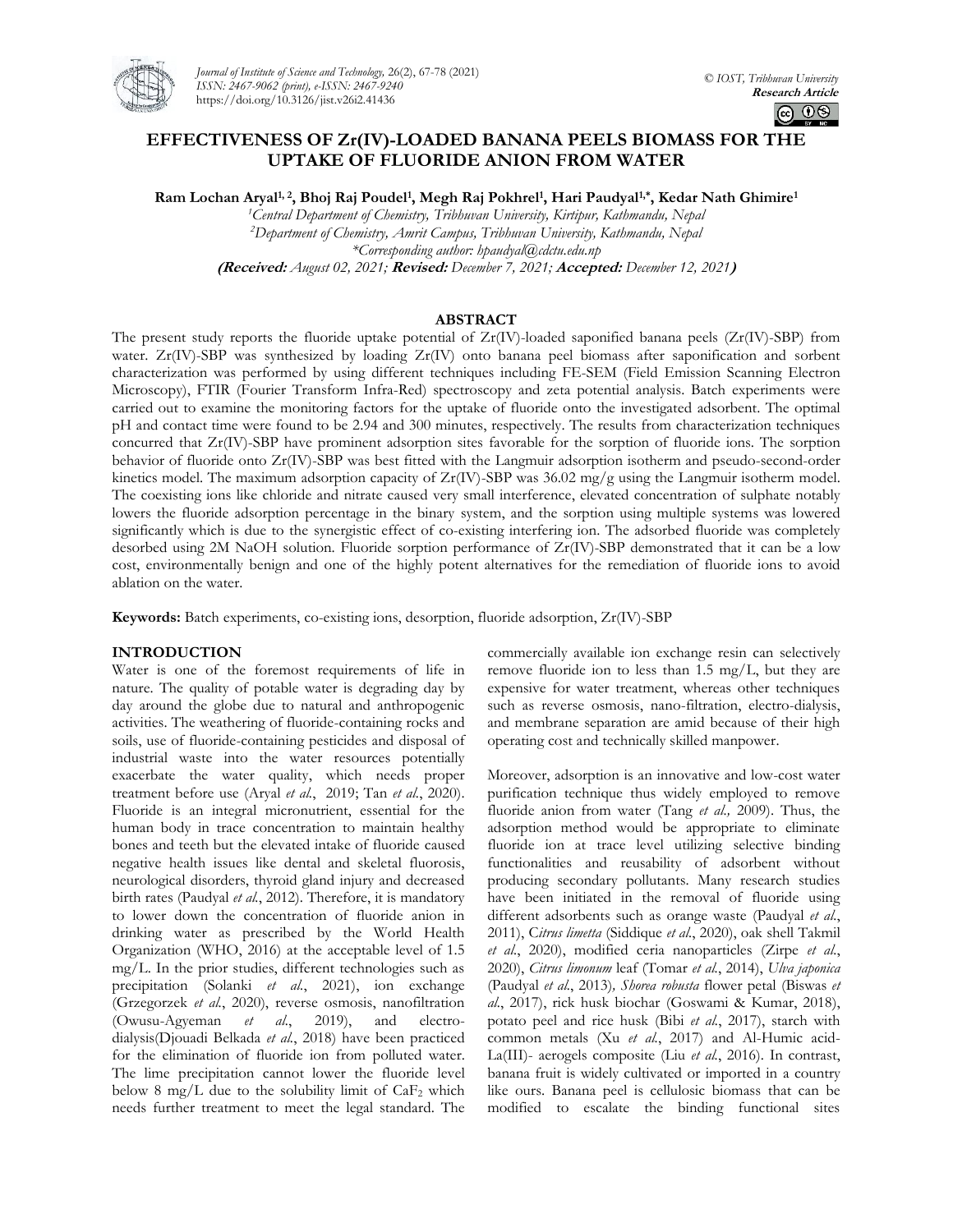appropriate for fluoride anion adsorption. The literature showed very few research carried out on the banana peels *via* acid-base treatment for chemical modification (Abdulfatai *et al.,* 2013; Oyewo *et al.,* 2018). However, the adsorption capacity of the adsorbent after chemical treatment is not encouraging. Banana peel contains cellulose (7.6-9.6%), hemicellulose (6.4-9.4%), pectin (10- 21%), proteins ( 10.2-12.1%), and other low molecular weight species (Emaga *et al.*, 2008). The presence of the hydroxyl and methyl ester groups of pectin can be prudent for high adsorption capacity for cations, anions, and organic compounds. The conversion of methyl ester group into carboxyl groups was done by the process of saponification (Ghimire & Inoue, 2007). In this regard, we speculated that the loading of Zr(IV) onto saponified banana peels creates favorable adsorption sites which acts as an effective anion exchanger. For this provision, Zr(IV) has been loaded onto saponified banana peel and employed as adsorbent for fluoride ion removal.

Furthermore, the current research is carried out to explore the potentiality of Zr(IV)-SBP for the uptake of fluoride ion from water. For this purpose, the consequences of different factors like pH, equilibrium time, adsorbent dose, and fluoride ion concentration were analyzed. Adsorption isotherms, kinetic behaviors, and interference of co-existing ions on fluoride adsorption were also examined.

#### **MATERIALS AND METHODS Chemicals**

Zirconium oxychloride octahydrate (ZrOCl<sub>2</sub>.8H<sub>2</sub>O), sodium fluoride (NaF), calcium hydroxide (Ca(OH)2), glacial acetic acid (CH3COOH), sulphuric acid (H2SO4), 1,2 cyclohexylene diamine tetraacetic acid (CDTA) were of analytical grade and purchased from Sigma-Aldrich, New Delhi, India. Sodium hydroxide (NaOH), hydrochloric acid (HCl) as well as salts such as sodium chloride (NaCl), sodium sulphate (Na2SO4), and potassium nitrate (KNO<sub>3</sub>) were procured from Thermo Fisher Scientific Pvt. Ltd., India. All working solutions were prepared in double-distilled water (conductivity = 18.2 M $\Omega$ .cm; pH = 6.81). The fluoride stock solution (1000 mg/L) was prepared by dissolving 2.21 g of NaF in 1000 mL water. The working solutions of desired concentrations were prepared by successive dilutions of the corresponding stock solutions throughout the experiments.

### **Adsorbent preparation**

The banana peels used in this study were collected from the local fruit vending center of Bhotahity, Kathmandu, Nepal. After washing thoroughly with water, it was sundried for ten days and cut into small pieces, and sieved to pass through150µm. The powdered banana peel was washed repeatedly with deionized water to remove soluble unwanted contaminants and was dried in an oven at 343K

for 24 h. It was named raw banana peel and hereafter, abbreviated as RBP.

About 100g of RBP powder was mixed with 500 mL of a saturated solution of lime water. The pH of the mixture was adjusted around 12.0 putting a few sodium hydroxides pellets. The mixture was equilibrated at a speed of 190 rpm for 24 h at a temperature of 293 K for the completion of the saponification reaction. After equilibration, the suspension was washed frequently with distilled water almost to neutrality and was dried in an oven at 343 K. Thus, obtained material is named as saponified banana peel and abbreviated as SBP hereafter. The loading of Zr(IV) onto SBP was done by the procedure as follows.

About 3 g of SBP was treated with 500 mL of 0.1 M ZrOCl<sub>2</sub>. 8H<sub>2</sub>O solution in 0.1M HEPES buffer (pH = 2.2). Then, the mixture was equilibrated for 24 h at a speed of 190 rpm. After filtration, the residual product obtained in this way was repeatedly washed with double distilled water until neutral pH and dried. The dried mass is called  $Zr(IV)$  loaded SBP and abbreviated as  $Zr(IV)$ -SBP hereafter.

#### **Characterizations of the adsorbent**

The functional groups' changes occurred during adsorbent preparation and the interaction involved between fluoride and Zr(IV)-SBP was determined in the wavenumber range of 4000 to 400 cm-1 from FTIR spectroscopy using IR Affinity–1S SHIMADZU spectrometer (Kyoto, Japan). SEM images of Zr(IV)-SBP before and after fluoride adsorption were recorded on a JEOL JSM-6700 F (JEOL, Tokyo, Japan) scanning electron microscope. Zeta potential analyzer (HORIBA Scientific SZ-100) was used to investigate the surface charge of the Zr(IV)-SBP at different pH. The pH meter (CHEMI LINE CL-180) was operated for the measurement of the pH of the fluoride solution. The concentration of fluoride ion in the water samples was examined with the help of a fluoride ion selective electrode (Bante930 precision pH/Ion meter).

#### **Batch adsorption experiments**

The performance of RBP and Zr(IV)-SBP for fluoride adsorption was investigated in batch equilibration mode at lab temperature  $(295+2K)$ . Adsorption experiments were accomplished under different pH, adsorbent dose, fluoride concentration and agitation times. The influence of solution pH was examined by agitating 30 mg of the adsorbent with 20 mL of fluoride solution (10 mg/L) at different pH values (1-12). The solution pH was regulated by adding a dilute solution of HCl and NaOH (0.1M each). The suspension was equilibrated for 24 h. The removal efficiency of fluoride  $(^{\circ}\!/_{0} R)$  and the equilibrium adsorption capacity (qe) were evaluated from the equation (1) and (2) as,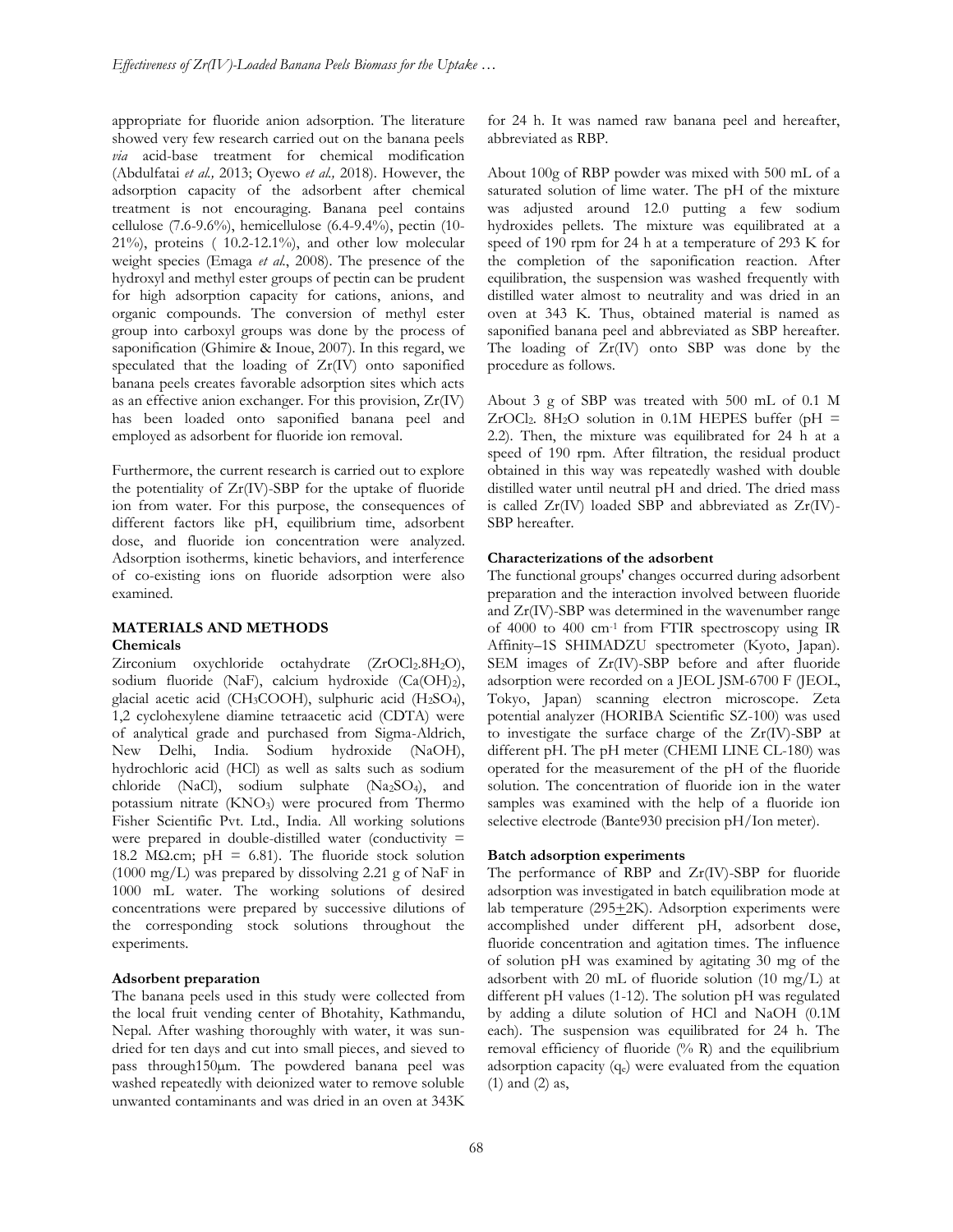$$
\left(\%\ R\right) = \frac{c_o - c_e}{c_o} \times 100\tag{1}
$$
\n
$$
q_e = \frac{(c_o - c_e)}{m} \times V\tag{2}
$$

where  $C_0$  and  $C_e$  refer to the initial and equilibrium concentration of fluoride (mg/L), respectively, m is the mass of the adsorbent (g), and V is the volume of fluoride solution in liter.

The effect of adsorbent dose in the order of  $0.1 - 4$  g/L was studied agitating with 20 mL of 10 mg/L of fluoride at optimum pH. Also, 30 mg of adsorbent with varying concentrations of fluoride at a range of 1-300 mg/L at optimum pH was investigated for isotherm study. Additionally, the consequences of contact time on fluoride adsorption (10 mg/L) at optimum pH were studied in the range of 5-480 min at a solid-liquid ratio of 1.5 g/L. All batch adsorption experiments except the kinetic study were agitated for 24 h at a speed of 190 rpm. The effect on fluoride adsorption due to co-existing ions was examined by equilibrating 30 mg of the adsorbent, 10 mg/L of fluoride ion, and varying concentration (10-200 mg/L) of co-existing Cl-,  $NO_3$  and  $SO_4$  in separate containers. After each adsorption experiment, the suspension was filtered instantly using 42 µm Whatman filter paper and the remnant concentration of fluoride ion in the solution was analyzed by fluoride ion-selective electrode. To measure the zeta potential of the adsorbent, the suspension was made by agitating 30 mg of the Zr(IV)-SBP with 20 mL deionized water at varying pH of 1-12 for 24 h. All the experiments were performed in triplicates and average data are presented in this paper.

#### **Modelling of adsorption isotherm and kinetic data**

Adsorption isotherms are used to presume the correlation between the amount of fluoride adsorbed onto the adsorbent surface and the equilibrium concentration in the solution while kinetic studies direct the fluoride adsorption rate onto the adsorbents. The results obtained were further modeled using Langmuir &Freundlich isotherms and pseudo-first order &pseudo-second-order rate equations. The Langmuir adsorption isotherm deals with the monolayer adsorption with the homogeneous surface active sites (Sposito, 1982). Langmuir equation in the linear form is shown in equation (3) as,

$$
\frac{C_e}{q_e} = \frac{1}{q_m.b} + \frac{C_e}{q_m} \tag{3}
$$

where C<sub>e</sub> is the equilibrium concentration of fluoride in the solution (mg/L), q<sup>e</sup> is the amount of fluoride adsorbed per unit mass of the adsorbent  $(mg/g)$ ,  $q_m$  is the maximum adsorption capacity (mg/g) and b is the Langmuir adsorption constant related to binding energy (L/mg). The maximum adsorption capacity( $q_{max}$ ) and Langmuir adsorption constant (b) were evaluated from the slope and intercept of the linear plot of Ce/q<sup>e</sup> *versus* Ce. To predict whether the adsorption process is favorable or not, the Langmuir isotherm is characterized by the dimensionless

separation factor  $(R<sub>L</sub>)$  using equation (4) as,

$$
R_{L} = \frac{1}{1 + b.c_{o}} \tag{4}
$$

For a favorable adsorption process, the value of  $R<sub>L</sub>$  lies in the range of  $0 \leq R_L \leq 1$ .

Freundlich isotherm deals with the multilayer adsorption with the heterogeneous surface (Appel, 1973). Freundlich equation in the linear form is shown in equation (5),

$$
\log q_e = \log K_F + (1/n) \log C_e \tag{5}
$$

where  $C_e$  is the concentration of fluoride in the solution at equilibrium (mg/L), q<sup>e</sup> is the amount of fluoride adsorbed per unit mass of the adsorbent  $(mg/g)$ ,  $K_F$  is Freundlich constant related to binding sites  $(mg/g)$  and  $1/n$  is dimensionless heterogeneity factor. The value of  $K_F$  and 1/n was evaluated from the intercept and slope of the plot of log q<sup>e</sup> *versus* log Ce.

The kinetic studies were carried out to investigate the equilibrium time and validate the adsorption mechanism of fluoride onto the adsorbent. The data were computed in the pseudo first order and pseudo second order models to evaluate the mechanism of adsorption. The pseudo first order and pseudo second order model are expressed in the linear form in the equations (6) and (7) as,

$$
\log (q_{e^-} q_t) = \log q_e - \frac{k_1}{2.303} t
$$
\n
$$
\frac{t}{q_t} = \frac{1}{k_2 q_e^2} + \frac{1}{q_e} t
$$
\n(6)\n(7)

where  $q_e$  is the amount of fluoride adsorbed per unit mass of the adsorbent (mg/g),  $q_t$  is the amount of fluoride adsorbed per unit mass of the adsorbent (mg/g) at time t (min) and  $k_1$  and  $k_2$  are the pseudo first order and pseudo second order rate constant for the adsorption (min<sup>-1</sup>). From equation (6), the values of  $q_e$  and  $k_1$  were computed from the plot of log (q<sup>e</sup> - qt) *versus* t. Similarly, from equation (7), the values of  $q_e$  and  $k_2$  were determined from the plot t/q<sub>t</sub> versus t.

### **Desorption studies**

For desorption studies, the fluoride loaded Zr(IV)-SBP was first prepared by equilibrating 1 g of Zr(IV)-SBP with 500 mL of 120 mg/L of fluoride solution at an optimum pH for 24 h. Then, the suspension was filtered, and the filtrate was analyzed for fluoride ion to evaluate adsorption amount of fluoride by Zr(IV)-SBP while the fluoride loaded residue was oven-dried at 343 K, which is termed as fluoride adsorbed Zr(IV)-SBP and termed as F-Zr(IV)-SBP hereafter. It is used for the desorption experiment. For desorption, 10 mL of NaOH (0.01–3M) and 30 mg of -F-Zr(IV)-SBP were mixed individually in separate containers and stirred for 24 h. After filtration, the filtrate was analyzed to evaluate the desorbed amount of fluoride ion. The desorption efficiency  $(D \gamma_0)$  of fluoride was estimated using the following equation,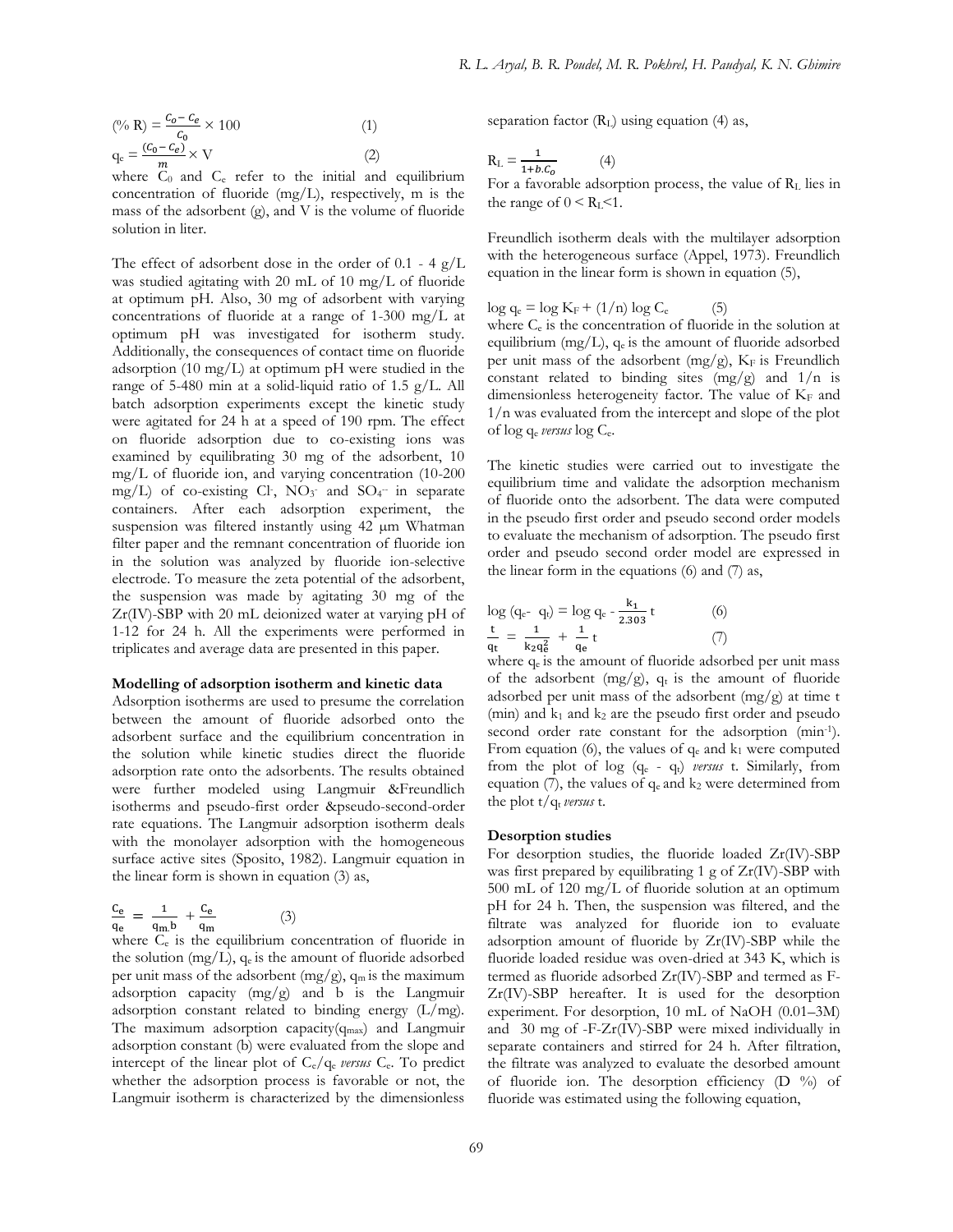Desorption efficiency (D%) =  $\frac{F_D}{F}$  $\frac{P}{F_A} \times 100$  (8) where,  $F_D$  and  $F_A$  are the total amount of fluoride desorbed and adsorbed in mg/g, respectively.

# **RESULTS AND DISCUSSION Chemical modification of banana peel**

Banana pectin contains methyl ester groups in its polymeric chain including free carboxyl groups. The ester can be modified into a carboxyl group by saponification. The banana pectin is partially methylated thus methyl ester part of banana peel was modified using lime water to convert them into carboxyl group as calcium carboxylate known as saponified banana peel (SBP) as shown in scheme 1 (step 1).SBP has exchangeable calcium which can be exchanged with metal ions so acts as a cation exchanger, but further modification is required to create anion exchange property. The loading of Zr(IV) ions onto SBP took place by the exchange of Ca(II) ion through a cation exchange mechanism (Paudyal *et al*., 2012) as shown in scheme 1 (step 2). It is inferred that the neutralization of all four positive charge of Zr(IV) by the carboxyl group in SBP is impossible due to steric hindrance caused by the big polymeric structure of banana pectic acid thus one or two positive charges of  $Zr(IV)$  is neutralized using carboxyl group of SBP and rest are neutralized by hydroxyl ions. These hydroxyl ions were expected to be neutralized during fluoride adsorption.



**Scheme -1. Synthesis of Zr(IV) loaded saponified banana peel (Zr(IV)-SBP) adsorbent for fluoride ion adsorption**

#### **Analysis of functional groups by FTIR spectroscopy**

FTIR analysis was carried out for the RBP, SBP, and Zr(IV)-SBP as shown in Fig. 1. The spectra of RBP show a broad band at around  $3340 \text{ cm}^{-1}$  is the stretching vibration of -OH groups of cellulose, hemicelluloses, pectin, and lignin in banana peel biomass. This peak becomes broad enough in Zr(IV)-SBP due to absorbed water molecules and coordinated hydroxyl groups. The peak at around 2947 cm-1 is due to C-H stretching vibration of an alkyl group. The peak at around 1735 cm-1 is of C=O stretching vibration of the carboxyl group in ester. This peak was disappeared after saponification

(SBP) and two new peaks were appeared at around 1640 and 1380 cm-1which are the characteristic peaks of metal carboxylate (here calcium carboxylate). Likewise, after Zr(IV) loading, these peaks shift to a lower frequency region at around 1427 and 1150 cm-1 which can be reasonably attributed due to the substitution of calcium ions by the zirconium ions of higher atomic weight (Gawkowska *et al*., 2019). The results from FTIR spectroscopy manifested that the carboxylic group is the primary functional group that undergoes a chemical modification process during saponification and Zr(IV) loading.



**Figure 1. FTIR spectra of RBP, SBP, and Zr(IV)-SBP adsorbent**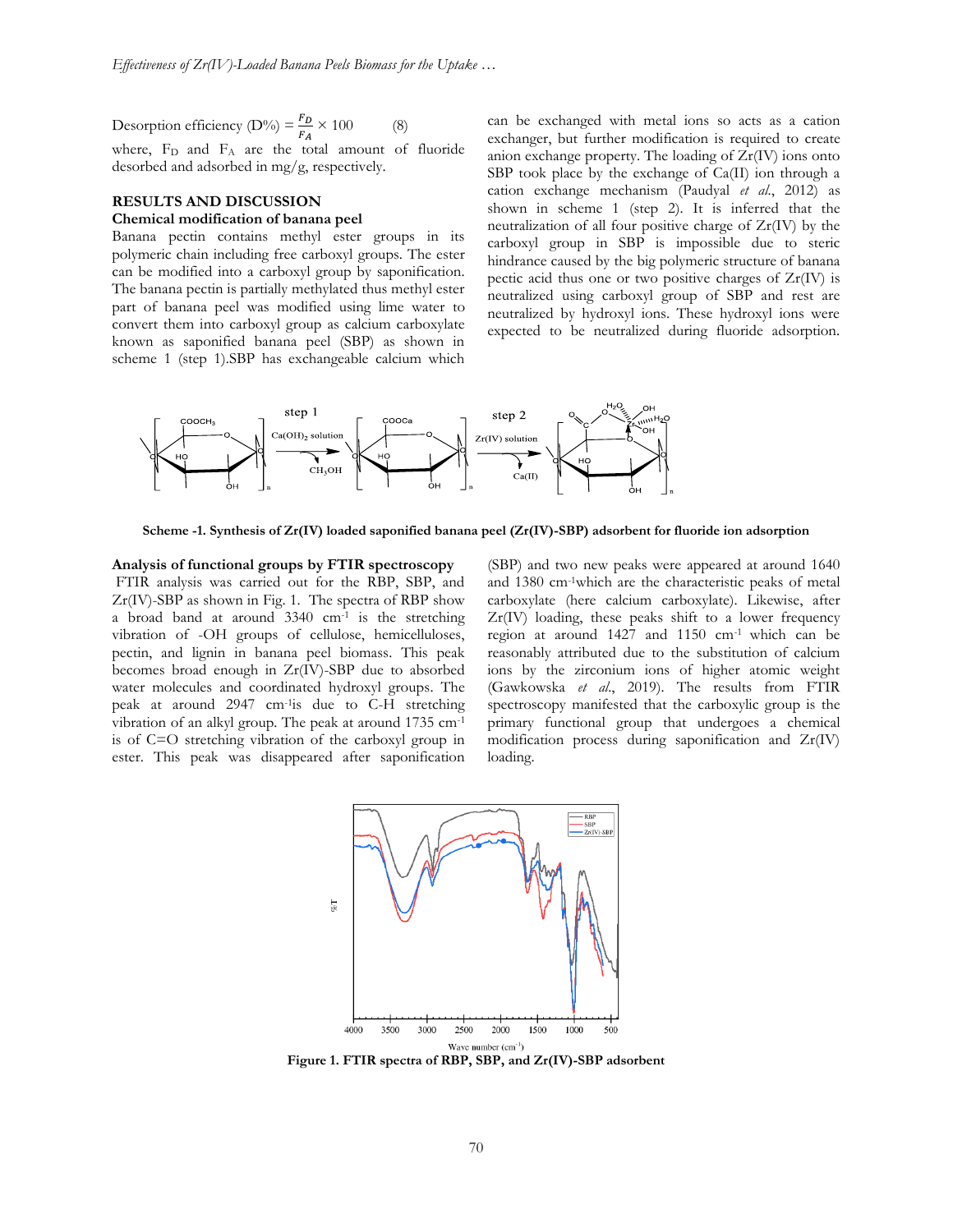## **Determination of surface morphology and surface charge**

SEM images of Zr(IV)-SBP prior and after adsorption of fluoride were recorded as depicted in Fig. 2 (a) and (b). The result displayed that the Zr(IV)-SBP has a little bit rough, irregular with ups and down on the surface(Fig. 2a) which manifests the appropriate surface morphology for the adsorption reaction. After adsorption, the surface of

fluoride laden Zr(IV)-SBP becomes smooth and uniform (Fig. 2b) compared to Zr(IV)SBP itself, which is attributed possibly due to the occupancy of fluoride anion onto Zr(IV)-SBP surface during the adsorption process. A similar change in surface morphology was observed by Jeyaseelan *et al.* (2021) in the case of fluoride ion adsorption using amine functionalized iron-based metal organic frameworks.





**Figure 2. SEM images of (a) Zr(IV)-SBP, (b) Zr(IV)-SBP after the adsorption of fluoride and (c) Zeta potential of Zr(IV)- SBP** at different pH showing pH<sub>PZC</sub>

The point of zero charges ( $pH_{pzc}$ ) of  $Zr$ (IV)-SBP using zeta potential measurement was found to be around 3.8 as depicted by Fig. 2(c). The surface charge of the adsorbent at this pH is neutral. Zeta potential values become more negative with increasing pH of sample solution which inferred that the surface charge of the Zr(IV)-SBP relies on solution pH. At lower pH, the surface charge of Zr(IV)-SBP is positively charged which facilitates the adsorption of fluoride by coulombic interaction. The decrease in adsorption of fluoride at pH below 2.0 is due to undissociated hydrogen fluoride (HF) which is poorly adsorbed onto anion exchange sites of Zr(IV)-SBP. But, at pH higher than pH<sub>pzc</sub>, the surface of  $Zr$ (IV)-SBP is negatively charged, eventually, hydroxyl ions compete with fluoride anions for the adsorption sites, as a result, poor adsorption of fluoride takes place.

# Effect of solution pH and mechanism of fluoride **adsorption**

The pH of the solution is one of the controlling parameters for the adsorption of fluoride onto the adsorbent because it changes the surface charge properties of adsorbent and speciation of adsorbate ion. A plot of equilibrium pH of solution for fluoride ion adsorption onto RBP and Zr(IV)-SBP is depicted in Fig. 3. The result shows that the fluoride adsorption onto RBP was insignificant (<24% even at optimum pH). However, Zr(IV)-SBP shows significant improvement in the removal of fluoride ions and has reached a maximum value (94.5%) at  $pH = 2.9$ , then declined gradually with elevated pH. From the speciation of fluoride in an aqueous medium, the neutral species of fluoride (HF) is dominant at low pH with a small proportion of hydrogen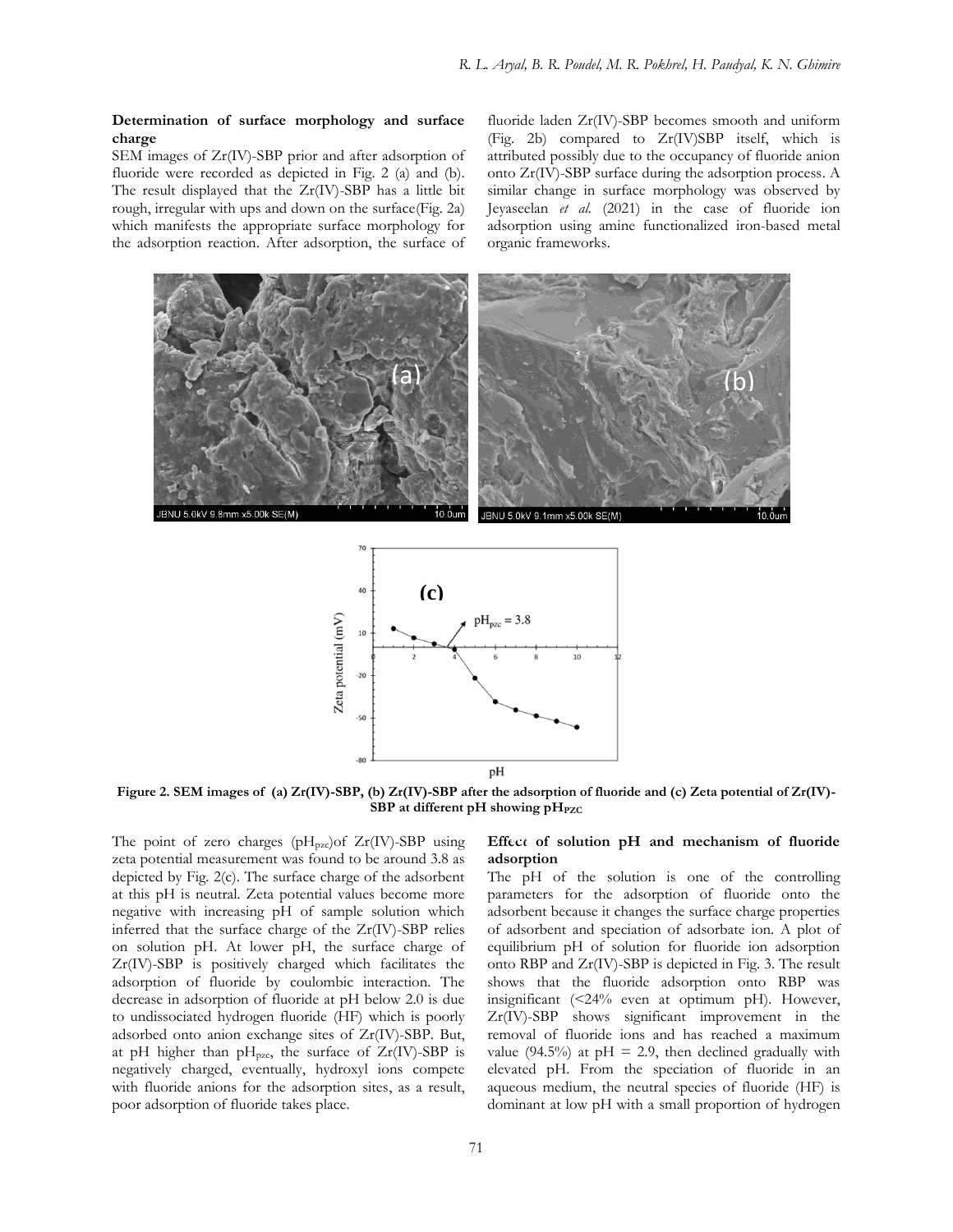difluoride (HF<sub>2</sub>) anion while greater than 90% of free fluoride anion (F) is dominant at pH higher than 5. At pH  $<$  2, the H<sup>+</sup> ions present in solution combined with Fions form weakly ionizable hydrofluoric acid (reaction **a**), due to which F-ions are less available for adsorption, which accounts for low adsorption. The adsorption of fluoride onto Zr(IV)-SBP at pH around 3 is observed to be maximum. At this pH, the coordinated hydroxyl ligand exists in the co-ordination sphere of loaded Zr(IV) in Zr(IV)-SBP is protonated to produce a positively charged surface (reaction **b**) where the interaction of fluoride anion occurs by coulombic interaction then adsorption of

fluoride occurred with the release of water as shown in reaction **c**. The net reaction occurs by a ligand exchange reaction between fluoride anions and hydroxyl ligands as shown in reaction **d**. The adsorption of fluoride decreases eventually as pH increases, which may be attributed due to competition between the elevated amount of hydroxyl ions and fluoride ions.

 $H^+ + F \rightarrow HF$  (a)  $\equiv$ Zr-OH + H<sup>+</sup>  $\rightarrow \equiv$ Zr - OH<sub>2</sub><sup>+</sup> (positively charged) (b)  $\equiv Zr-OH_2^+ + F \rightarrow \Rightarrow \equiv Zr - F + H_2O$  (c) Net reaction:  $\Xi Zr$  - OH + F  $\rightarrow \Xi Zr$  - F + OH-(d)



 **Figure 3. Effect of solution pH in the fluoride adsorption onto RBP and Zr(IV)-SBP adsorbents**

## **Effect of contact time**

The kinetic studies of fluoride adsorption using Zr(IV)- SBP adsorbent were carried out at optimum pH of 2.9 and the results obtained are shown in Fig. 4. It is evident from the result of this figure that the adsorption rate of fluoride is observed to be rapid at the beginning and becomes slower and achieved equilibrium within 300 minutes. Higher adsorption rates of fluoride ion at the beginning of the experiment can be attributed due to the existence of a greater number of vacant active adsorption sites. As the contact time increased, most of the vacant sites in Zr(IV)-SBP were occupied by fluoride ion leads to a decrease in the fluoride adsorption rate (Mahfoudhi & Boufi, 2020). To identify the most reliable adsorption model and the adsorption mechanism, the experimental data were fitted to pseudo-first order and pseudo-second order kinetic models as given in equations (6) and (7), and the graphs are displayed in Figs. 4 (b) and 5 (c). The rate constants and other parameters obtained from the graphs are presented in table 1. The experimental value of  $q_e$  was found very close (6.58 mg/g) to the calculated value of q<sup>e</sup> from the pseudo second order plot (6.44 mg/g) with correlation coefficient value ( $R^2 = 0.99$ ) than pseudo first order model (3.63 mg/g), which suggests that the second order kinetic model fits better to explain the adsorption kinetics of fluoride onto Zr(IV)- SBP.

| Table 1. Kinetic parameters for adsorption of fluoride onto Zr(IV)-SBP adsorbent |
|----------------------------------------------------------------------------------|
|----------------------------------------------------------------------------------|

| <b>Kinetic Models</b> | <b>Parameters</b>          |      |
|-----------------------|----------------------------|------|
| Pseudo first order    | $k_1$ (min <sup>-1</sup> ) | 0.02 |
|                       | $q_{e, cal.}$ (mg/g)       | 3.63 |
|                       | $R^2$                      | 0.94 |
|                       |                            |      |
| Pseudo second order   | $k_2(g/mg \text{ min})$    | 0.02 |
|                       | $q_{e, cal.}$ (mg/g)       | 6.59 |
|                       | $R^2$                      | 0.99 |
|                       | $q_{e, exp.}(mg/g)$        | 6.44 |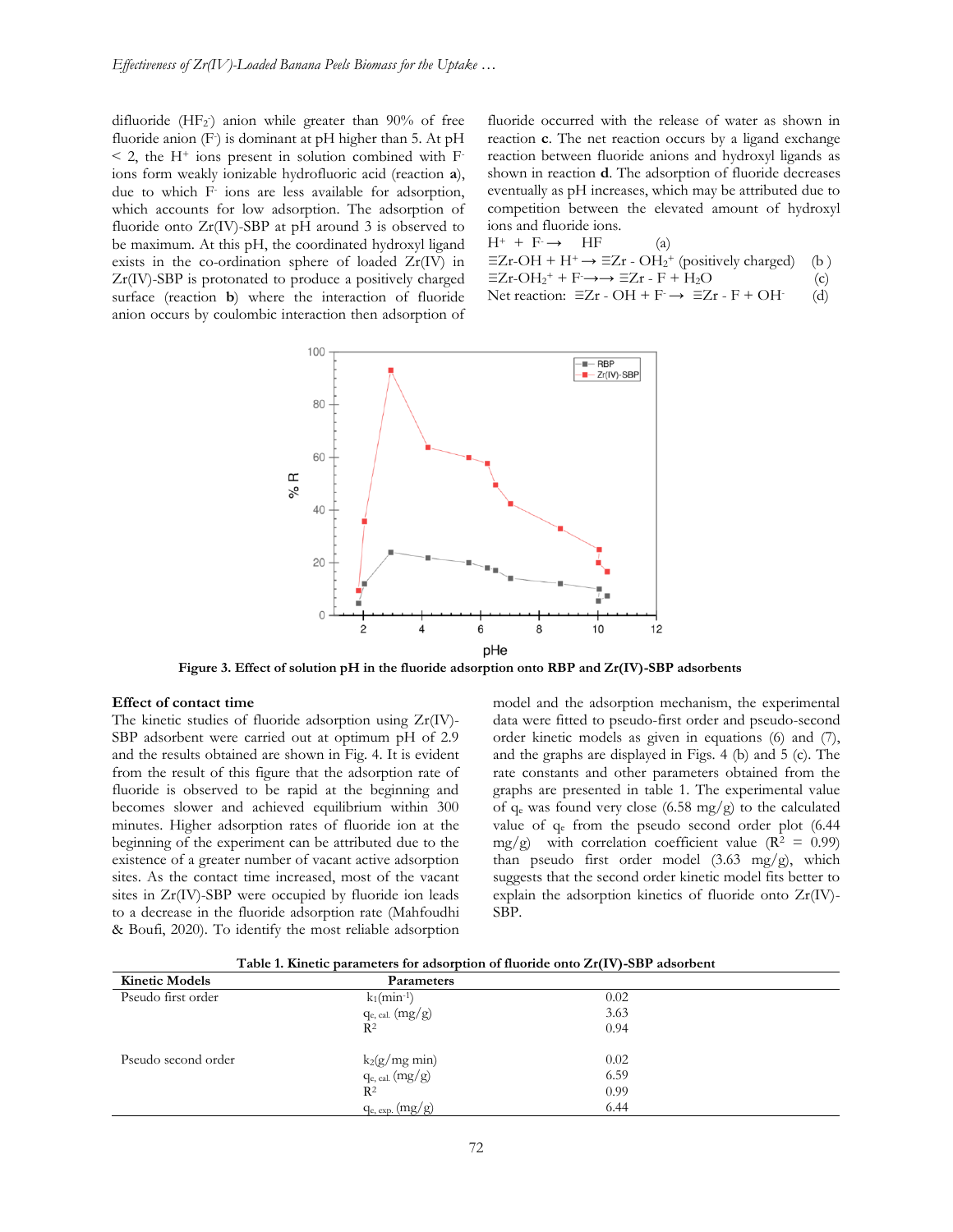

Figure 4. Adsorption of fluoride onto Zr(IV)-SBP (a) Effect of contact time (b) pseudo first order and (c) pseudo second **order model**

#### **Adsorption isotherm**

The adsorption isotherm represents the relationship between the amount of adsorbate uptake by the investigated adsorbent with the equilibrium concentration of adsorbate remains after the adsorption reaction. Figure 5 shows the adsorption isotherm of fluoride using Zr(IV)- SBP adsorbent. It shows that fluoride uptake capacity of Zr(IV)-SBP increase at lower concentrations whereas it is found to be level off or attains a plateau value at higher concentrations. To investigate the best fit model, the experimental data were modeled using Langmuir and Freundlich isotherms according to equations (3) and (5) and the plots are presented in Figs. 5(b) and 5(c) and evaluated isotherm parameters are listed in table 2. The results indicated that the data fitted well with the Langmuir isotherm model with a high correlation coefficient ( $R^2 = 0.99$ ) compared to the Freundlich isotherm model ( $\mathbb{R}^2 = 0.90$ ). It declares that fluoride adsorption onto Zr(IV)-SBP follows according to the Langmuir theory of monolayer adsorption. The obtained results are consistent with the previous studies for fluoride adsorption using zirconium based metal organic framework and La(III) loaded seaweed (Paudyal *et al*.,

73

2013; Tan *et al.*, 2020). Therefore, maximum adsorption capacity and adsorption constant of Zr(IV)-SBP were evaluated to be 36.02 mg/g and 0.23 L/g, respectively, using the Langmuir isotherm model. In addition, the value of the dimensionless parameter, RL ranged between 0.01 to 0.8 for the fluoride anion adsorption onto Zr(IV)-SBP as in Fig. 5(d), which come up with the favorable adsorption process assigned by  $0 \leq R_L \leq 1$ .

The comparison of fluoride uptake capacity of investigated Zr(IV)-SBP with the adsorbent reported in the literature is presented in table 3. It shows that the adsorbent such as *Cocos nucifera* root, engineered biochar, calcium chloride modified *Crocus sativa* leaves showed low adsorption potential for fluoride whereas the adsorption performance using metal loaded adsorbents is higher. The fluoride uptake capacity of Zr(IV)-SBP investigated in this study is satisfactory. Moreover, it is low cost because the feed material for the synthesis of Zr(IV)-SBP is waste banana peel itself. Thus, it is expected that the Zr(IV)-SBP can be employed as a potential alternative for the treatment of fluoride polluted water.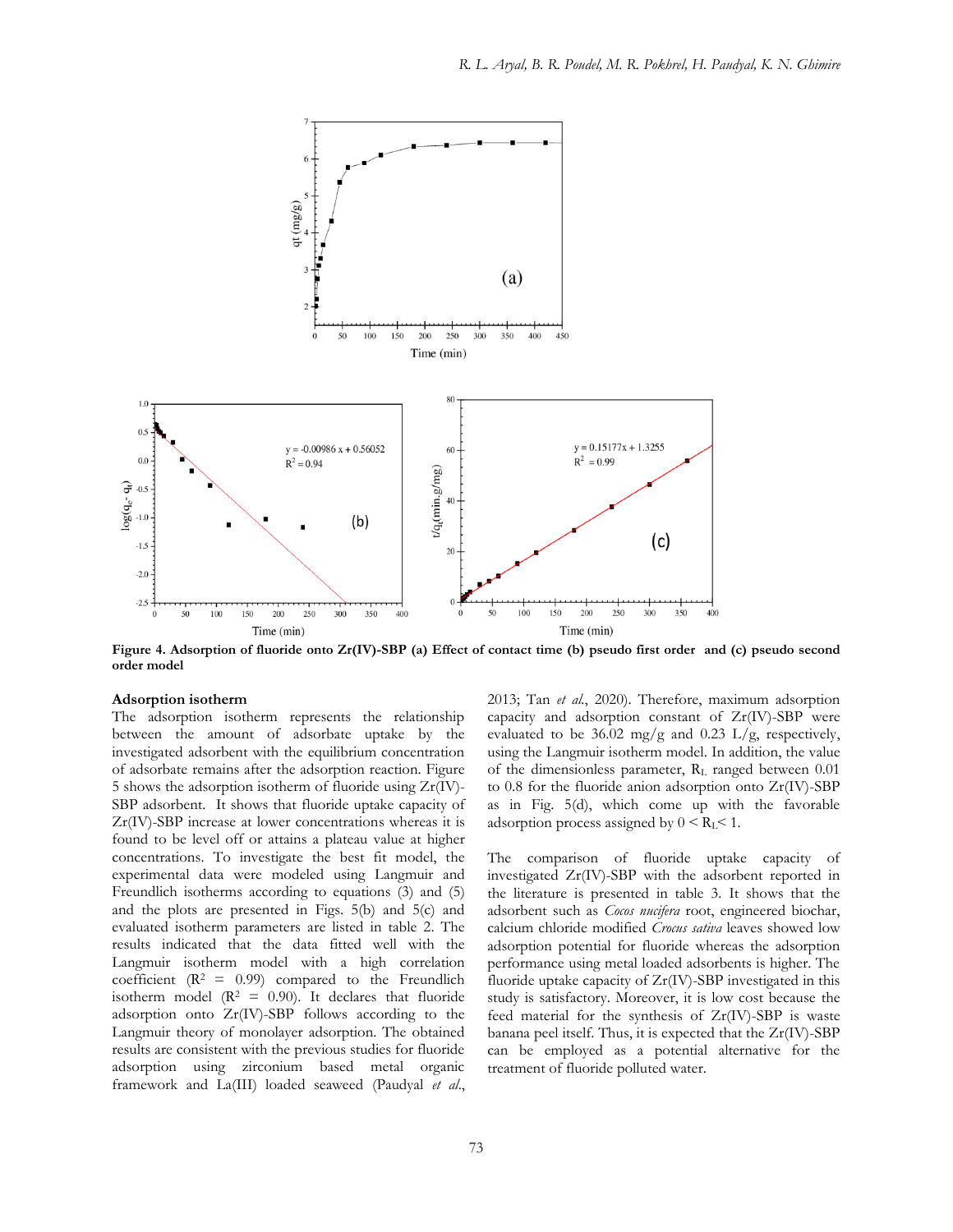

**Figure 5. Adsorption isotherm studies onto Zr(IV)-SBP (a) Effect of initial concentration (b) Langmuir and (c) Freundlich isotherm model (d) variation of R<sup>L</sup> with initial concentration**

| Table 2. Isotherm parameters for adsorption of fluoride onto $Zr(IV)$ -SBP adsorbent |
|--------------------------------------------------------------------------------------|
|--------------------------------------------------------------------------------------|

| Models     | Parameters            |       |
|------------|-----------------------|-------|
| Langmuir   | $q_m$ , cal. $(mg/g)$ | 36.02 |
|            | b(L/g)                | 0.23  |
|            | R <sup>2</sup>        | 0.99  |
| Freundlich | $K_F$ (mg/g)          | 4.91  |
|            | 1/n                   | 0.43  |
|            | $R^2$                 | 0.90  |

|  |  |  | Table 3. Comparison of fluoride adsorption capacity of investigated Zr(IV)-SBP with reported adsorbents |  |  |  |  |
|--|--|--|---------------------------------------------------------------------------------------------------------|--|--|--|--|
|  |  |  |                                                                                                         |  |  |  |  |

| Adsorbent                                              | pН           | $q_m (mg/g)$ | References                     |
|--------------------------------------------------------|--------------|--------------|--------------------------------|
| $Zr$ (IV)-SBP                                          | 2.94         | 36.02        | This study                     |
| CaCl <sub>2</sub> modified <i>Crocus sativa</i> leaves | 4.5          | 2.01         | (Dehghani et al., 2018)        |
| Engineered Biochar (EBC)                               | 7.0          | 0.985        | (De et al., 2018)              |
| Zr-modified tea waste                                  | $3.0 - 10.0$ | 20.56        | (Mei et al., 2019)             |
| Rice husk biochar                                      | 7.0          | 21.7         | (Goswami & Kumar, 2018)        |
| Quaternary amine modified Turkish zeolite              | 5.0          | 2.994        | (Aloulou <i>et al.</i> , 2021) |
| Cocos nucifera root                                    | 7.0          | 2.037        | (George & Tembhurkar, 2019)    |
| Coconut husk activated carbon                          | 5.0          | 6.5          | (Talat et al., 2018)           |
| Sandal wood leaf powder                                | $5.0 - 7.0$  | 5.88         | (Khound & Bharali, 2018)       |

## **Effect of adsorbent dose**

The adsorbent dose is one of the leading factors that determine the efficacy of adsorption for the examined adsorption system. The effect of adsorbent dose on the residual fluoride concentration was investigated and the result is presented in Fig. 6. The results show that the uptake of fluoride decreases rapidly in the initial stages with a gradual rise in adsorbent dose up to  $2.0 \text{ g/L}$  then gradually decreased and reached less than 0.1 mg/L at 3.5 g/L. The Zr(IV)-SBP dose of 2.0 g/L can successfully lower the fluoride concentration below the maximum contaminant level of fluoride (1.5 mg/L) in drinking water as prescribed by WHO. The increase in adsorption with an increase in Zr(IV)-SBP dosage can be attributed reasonably due to the increase of available active sites for the fluoride anion adsorption at a higher dose.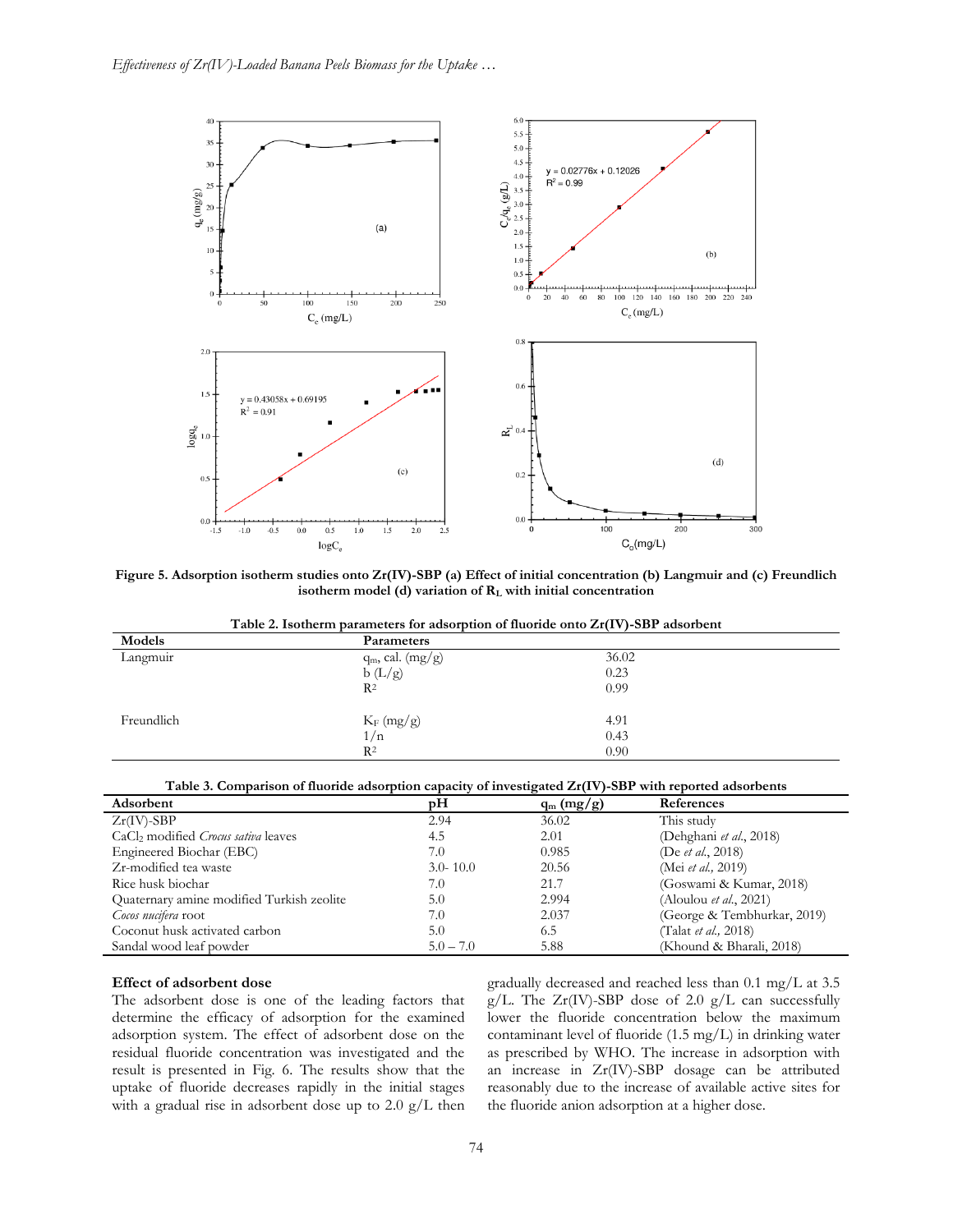

**Figure 6. Effect of adsorbent dose in the adsorption of fluoride onto Zr(IV)-SBP**

## **Effect of co-existing ions**

In actual fluoride polluted water, other commonly interfering anions such as chloride, sulphate, and nitrate have also existed. Therefore, the adsorption efficiency of fluoride in presence of co-existing ions such as chloride (Cl<sup>-</sup>), nitrate (NO<sub>3</sub>) and sulphate (SO<sub>4</sub> $\cdot$ ) was tested using Zr(IV)-SBP adsorbent. The experimental results are displayed in Fig. 7 which indicates that these ions marginally interfere with fluoride adsorption. The Cl- and NO<sub>3</sub> showed a mild effect at all concentration range while the elevated concentration of  $SO_4$  showed the inhibitory effect during fluoride adsorption. The greater interference caused by  $SO_4$ <sup>-</sup> may be attributed due to greater charge density and high affinity of sulphate with loaded Zr(IV) in Zr(IV)-SBP (Paudyal *et al*., 2011; Aryal *et al*., 2021). Moreover, the existence of multiple co-existing ions (Cl-  $+ NO<sub>3</sub> + SO<sub>4</sub>$ ) with fluoride solution in the adsorption system caused the greatest interference which is due to the synergistic effect of co-existing ions in the solution. The reduction in percentage adsorption of fluoride at an elevated concentration of co-existing ions is due to the competing effect of co-existing interfering ions against fluoride ions for the same adsorption sites during the fluoride adsorption process.



**Figure 7. Effect on adsorption of fluoride onto Zr(IV)-SBP by co-existing ions**

#### **Desorption studies**

The regeneration of the adsorbent lowers down the cost price of the adsorption process. Therefore, desorption studies are very important to regenerate the adsorbent and recovery of desorbed fluoride anion. The fluoride adsorption at higher pH was found to be unfavorable, so the desorption studies were conducted using a varying molar concentration of NaOH and the corresponding results are illustrated in Fig. 8. The results demonstrated that the desorption percentage increased from 61.19% to 95.6% on increasing the molar concentration of NaOH

from 0.01 to 1 and reached the maximum value (98.5%) by using 2M NaOH. Thus, 2M NaOH solution was optimized for the effective desorption of adsorbed fluoride from fluoride adsorbed Zr(IV)-SBP. It is inferred that the hydroxide ion that existed in the desorbing solution of NaOH undergoes ligand exchange reaction with fluoride ions thereby resulting in efficient desorption as shown in reaction **e**.

≡Zr-F (fluoride loaded Zr(IV)-SBP) + OH- → ≡Zr-OH (regenerated  $Zr$ (IV)-SBP) + F-(e)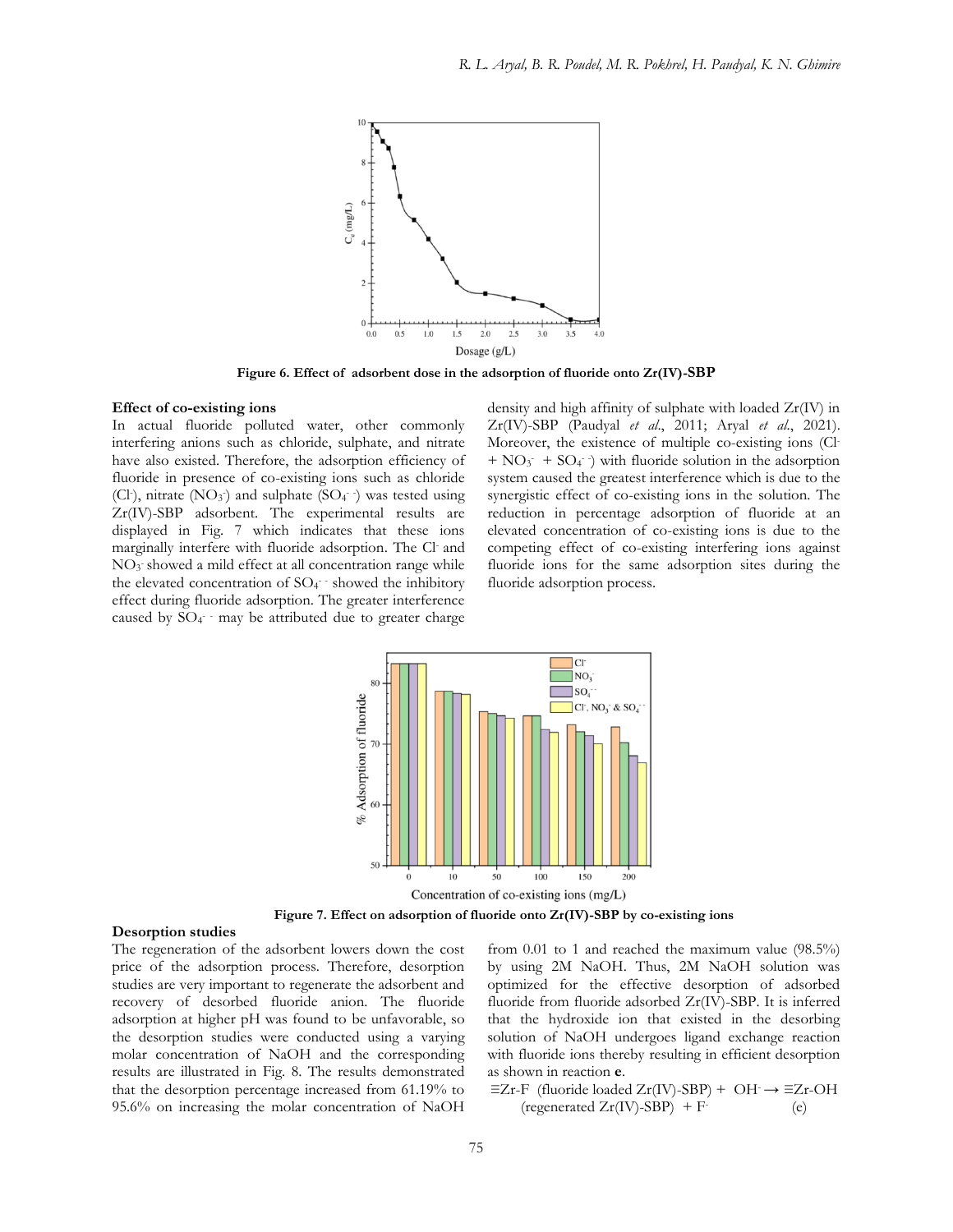

**Figure 8. Desorption of fluoride from fluoride adsorbed Zr(IV)-SBP**

## **CONCLUSIONS**

An adsorbent, Zr(IV)-SBP was successfully synthesized by equilibrating banana peels waste with  $Ca(OH)_2$  followed by loading with Zr(IV) to develop anion exchange sites for fluoride ion removal. SEM, FTIR, and zeta potential measurement suggested the successful loading of Zr(IV) in the banana waste biopolymer. The adsorption capacity of Zr(IV)-SBP was greatly influenced by the pH of the solution, equilibrium contact time, fluoride ion concentration, dose, and co-existing ions. The maximum fluoride adsorption capacity of Zr(IV)-SBP evaluated from the Langmuir isotherm model was 36.02 mg/g. The results were best obeyed with the Langmuir adsorption isotherm and pseudo second order kinetics. The interfering effects of Cl and NO<sub>3</sub> was found to be insignificant while SO<sub>4</sub><sup>-</sup> exhibited notable effect in binary system. The interfering effect in multiple co-existing system is higher than binary system due to the synergistic effect of all the co-existing ions. Almost complete elution of adsorbed fluoride was achieved using a 2M NaOH solution. The results disclosed that Zr(IV)-SBP can be used as an efficient, environmentally friendly material to eliminate fluoride ion even at trace concentrations from fluoride polluted water.

### **ACKNOWLEDGEMENTS**

Authors are thankful to Dr Bipeen Dahal, Jeonbuk National University, Jeonju, South Korea for SEM images, Dr Tista Prasai Joshi, Nepal Academy of Science and Technology, Khumaltar, Lalitpur, Nepal for zeta potential measurement. Additionally, to Mr Dipak Kumar Hitan, Laboratory section, Department of Customs, Ministry of Finance, Tripureshwor, Kathmandu for FTIR recordings.

### **AUTHOR CONTRIBUTIONS**

RLA: conceptualization, investigation, writing original draft, and reviewing; BRP: methodology, software, reviewing; MRP: conceptualization, editing; HP: supervision, project administration, writing-reviewing, and editing; KNG: supervision, resources, conceptualization, writing-reviewing, and editing. All authors have read and agreed to the published version of the manuscript.

## **CONFLICTS OF INTEREST**

The authors declare no conflict of interest pertinent to this work.

## **DATA AVAILABILITY STATEMENT**

The data that support the findings of this study are available from the corresponding author, upon reasonable request.

#### **REFERENCES**

- Abdulfatai, J., Saka, A.A., Afolabi, A.S., & Micheal, O. (2013). Development of adsorbent from banana peel for wastewater treatment. *Applied Mechanics and Materials, 248*, 310-315. https://doi.org/10.4028/www.scientific
- Aloulou, H., Ghorbel, A., Aloulou, W., Ben Amar, R., & Khemakhem, S. (2021). Removal of fluoride ions (F−) from aqueous solutions using modified Turkish zeolite with quaternary ammonium. *Environmental Technology, 42*(9), 1353- 1365. https://doi.org/10.1080/09593330.2019.1668863.
- Appel, J. (1973). Freundlich's adsorption isotherm. *Surface Science, 39*(1), 237–244. https://doi.org/10.1016/0039-6028(73)901 05-2.
- Aryal, R.L., Bhurtel, K.P., Poudel, B.R., Pokhrel, M.R., Paudyal, H., & Ghimire, K.N. (2021). Sequestration of phosphate from water onto modified watermelon waste loaded with Zr(IV). *Separation Science and Technology, 57*(1), 70-82. https:// doi.org/10.1080/01496395.2021.1884878.
- Aryal, R.L., Poudel, B.R., Gautam, S.K., Paudyal, H., Pokhrel, M.R., & Ghimire, K.N. (2019). Removal of fluoride from aqueous solution using biomass -based adsorbents: A review. *Journal of Nepal Chemical Society, 40*, 44–51. https://doi.org/ht tps://doi.org:10.3126/jncs.v40i0.27281.
- Bibi, S., Farooqi, A., Yasmin, A., Kamran, M.A., & Niazi, N.K. (2017). Arsenic and fluoride removal by potato peel and rice husk (PPRH) ash in aqueous environments. *International Journal of Phytoremediation, 19*(11), 1029–1036. https://doi.org /10.1080/15226514.2017.1319329.
- Biswas, G., Kumari, M., Adhikari, K., & Dutta, S. (2017).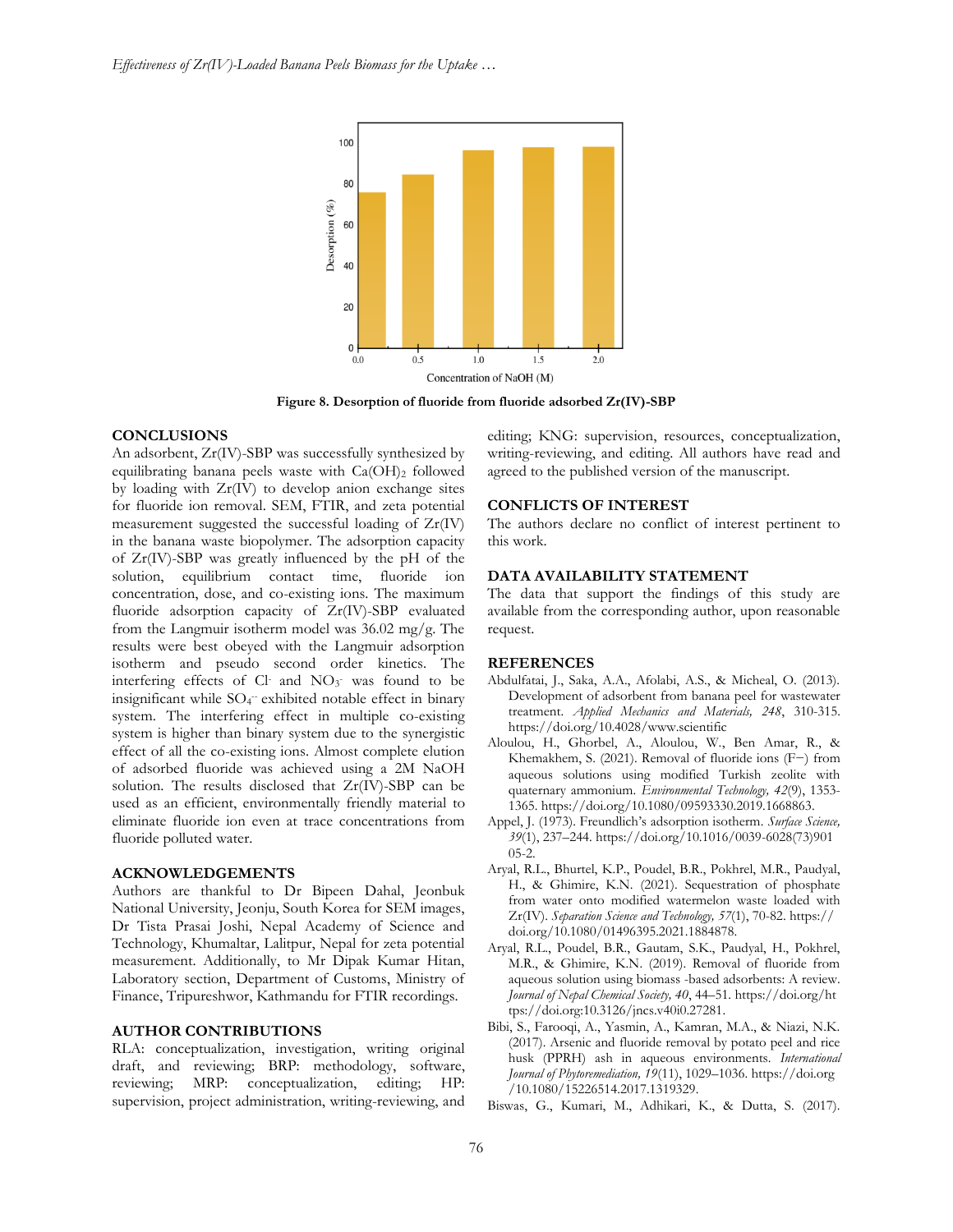Application of response surface methodology for optimization of biosorption of fluoride from groundwater using *Shorea robusta* flower petal. Applied Water Science, 7(8), 4673–4690. https://doi.org/10.1007/s13201-017-0630-5.

- De, D., Santosha, S., Aniya, V., Sreeramoju, A., & Satyavathi, B. (2018). Assessing the applicability of an agro-industrial waste to Engineered Bio-char as a dynamic adsorbent for Fluoride Sorption. *Journal of Environmental Chemical Engineering, 6*(2), 2998-3009. https://doi.org/10.1016/j.jece.2018.04.021.
- Dehghani, M.H., Farhang, M., Alimohammadi, M., Afsharnia, M., & Mckay, G. (2018). Adsorptive removal of fluoride from water by activated carbon derived from CaCl<sub>2</sub>modified Crocus sativus leaves: equilibrium adsorption isotherms,optimization,and influence of anions. *Chemical Engineering Communications, 205*(7), 955-965. https://doi.org/ 10.1080/00986445.2018.1423969.
- Djouadi Belkada, F., Kitous, O., Drouiche, N., Aoudj, S., Bouchelaghem, O., Abdi, N., Grib, H., & Mameri, N. (2018). Electrodialysis for fluoride and nitrate removal from synthesized photovoltaic industry wastewater. *Separation and Purification Technology, 204*, 108–115. https://doi.org/10.1016 /j.seppur.2018.04.068.
- Emaga, T.H., Robert, C., Ronkart, S.N., Wathelet, B., & Paquot, M. (2008). Dietary fibre components and pectin chemical features of peels during ripening in banana and plantain varieties. *Bioresource Technology, 99*(10), 4346-4354.https://doi .org/10.1016/j.biortech.2007.08.030.
- Gawkowska, D., Cieśla, J., Zdunek, A., & Cybulska, J. (2019). Cross-linking of diluted alkali-soluble pectin from apple (*Malus domestica* fruit) in different acid-base conditions. *Food Hydrocolloids, 92*, 285–292. https://doi.org/10.1016/j.foodhy d.2019.02.010.
- George, A.M., & Tembhurkar, A.R. (2019). Analysis of equilibrium, kinetic, and thermodynamic parameters for biosorption of fluoride from water onto coconut (*Cocos nucifera* Linn.) root developed adsorbent. *Chinese Journal of Chemical Engineering, 27*(1), 92-99. https://doi.org/10.1016/j .cjche.2018.03.004.
- Ghimire, K.N., & Inoue, K. (2007). Optimization of saponification process for orange and apple wastes. *Journal of Nepal Chemical Society, 22*, 41-46. https://doi.org/10.3126/jn cs.v22i0.521.
- Goswami, R., & Kumar, M. (2018). Removal of fluoride from aqueous solution using nanoscale rice husk biochar. *Groundwater for Sustainable Development, 7*, 446-451. https://doi .org/10.1016/j.gsd.2017.12.010.
- Grzegorzek, M., Majewska-Nowak, K., & Ahmed, A.E. (2020). Removal of fluoride from multicomponent water solutions with the use of monovalent selective ion-exchange membranes. *Science of the Total Environment, 722*, 137681. https://doi.org/10.1016/j.scitotenv.2020.137681.
- Jeyaseelan, A., Naushad, M., Ahamad, T., & Viswanathan, N. (2021). Design and development of amine functionalized iron-based metal organic frameworks for selective fluoride removal from water environment. *Journal of Environmental Chemical Engineering, 9*(1), 104563. https://doi.org/10.1016/j .jece.2020.104563.
- Khound, N.J., & Bharali, R.K. (2018). Biosorption of fluoride from aqueous medium by Indian sandalwood (Santalum album) leaf powder. *Journal of Environmental Chemical Engineering, 6*(2), 1726-1735. https://doi.org/10.1016/j.jece.2 018.02.010.
- Liu, Y., Fan, Q., Wang, S., Liu, Y., Zhou, A., & Fan, L. (2016). Adsorptive removal of fluoride from aqueous solutions using

Al-humic acid-La aerogel composites. *Chemical Engineering Journal, 306*, 174–185. https://doi.org/10.1016/j.cej.2016.07 .036.

- Mahfoudhi, N., & Boufi, S. (2020). Porous material from cellulose nanofibrils coated with aluminum hydroxyde as an effective adsorbent for fluoride. *Journal of Environmental Chemical Engineering, 8*(3), 103779. https://doi.org/10.1016/j .jece.2020.103779.
- Mei, L., Peng, C., Qiao, H., Ke, F., Liang, J., Hou, R., Wan, X., & Cai, H. (2019). Enhanced removal of fluoride by zirconium modified tea waste with extrusion treatment: kinetics and mechanism. *RSC Advances, 9*(57), 33345-33353. https://doi.org/10.1039/C9RA07155E.
- Owusu-Agyeman, I., Reinwald, M., Jeihanipour, A., & Schäfer, A.I. (2019). Removal of fluoride and natural organic matter removal from natural tropical brackish waters by nanofiltration/reverse osmosis with varying water chemistry. *Chemosphere, 217*, 47–58. https://doi.org/10.1016/j.chemosp here.2018.10.135.
- Oyewo, O.A., Onyango, M.S., Wolkersdorfer, C. (2018). Lanthanides removal from mine water using banana peels nanosorbent. *International Journal of Environmental Science and Technology, 15*, 1265-1274. https://doi.org/10.1007/s13762- 017-1494-9.
- Paudyal, H., Pangeni, B., Inoue, K., Kawakita, H., Ohto, K., Ghimire, K. N., & Alam, S. (2013). Preparation of novel alginate based anion exchanger from Ulva japonica and its application for the removal of trace concentrations of fluoride from water. *Bioresource Technology, 148*, 221–227. https://doi.org/10.1016/j.biortech.2013.08.116.
- Paudyal, H., Pangeni, B., Inoue, K., Kawakita, H., Ohto, K., Harada, H., & Alam, S. (2011). Adsorptive removal of fluoride from aqueous solution using orange waste loaded with multi-valent metal ions. *Journal of Hazardous Materials, 192*(2), 676–682. https://doi.org/10.1016/j.jhazmat.2011.05 .070.
- Paudyal, H., Pangeni, B., Nath Ghimire, K., Inoue, K., Ohto, K., Kawakita, H., & Alam, S. (2012). Adsorption behavior of orange waste gel for some rare earth ions and its application to the removal of fluoride from water. *Chemical Engineering Journal, 195–196*, 289–296. https://doi.org/10.1016/j.cej.201 2.04.061.
- Siddique, A., Nayak, A.K., & Singh, J. (2020). Synthesis of FeCl3 activated carbon derived from waste Citrus limetta peels for removal of fluoride: An eco-friendly approach for the treatment of groundwater and bio-waste collectively. *Groundwater for Sustainable Development, 10*, 100339. https://doi .org/10.1016/j.gsd.2020.100339.
- Solanki, Y.S., Agarwal, M., Maheshwari, K., Gupta, S., Shukla, P., & Gupta, A.B. (2021). Removal of fluoride from water by using a coagulant (inorganic polymeric coagulant). *Environmental Science and Pollution Research, 28*(4), 3897–3905. https://doi.org/10.1007/s11356-020-09579-2.
- Sposito, G. (1982). On the Use of the Langmuir Equation in the Interpretation of "Adsorption" Phenomena: II. The "Two-Surface" Langmuir Equation. *Soil Science Society of America Journal, 46*(6), 1147–1152. https://doi.org/10.2136/sssaj1982 .03615995004600060006x.
- Takmil, F., Esmaeili, H., Mousavi, S.M., & Hashemi, S.A. (2020). Nano-magnetically modified activated carbon prepared by oak shell for treatment of wastewater containing fluoride ion. *Advanced Powder Technology, 31*(8), 3236–3245. https://doi.org /10.1016/j.apt.2020.06.015.
- Talat, M., Mohan, S., Dixit, V., Singh, D.K., Hasan, S.H., &